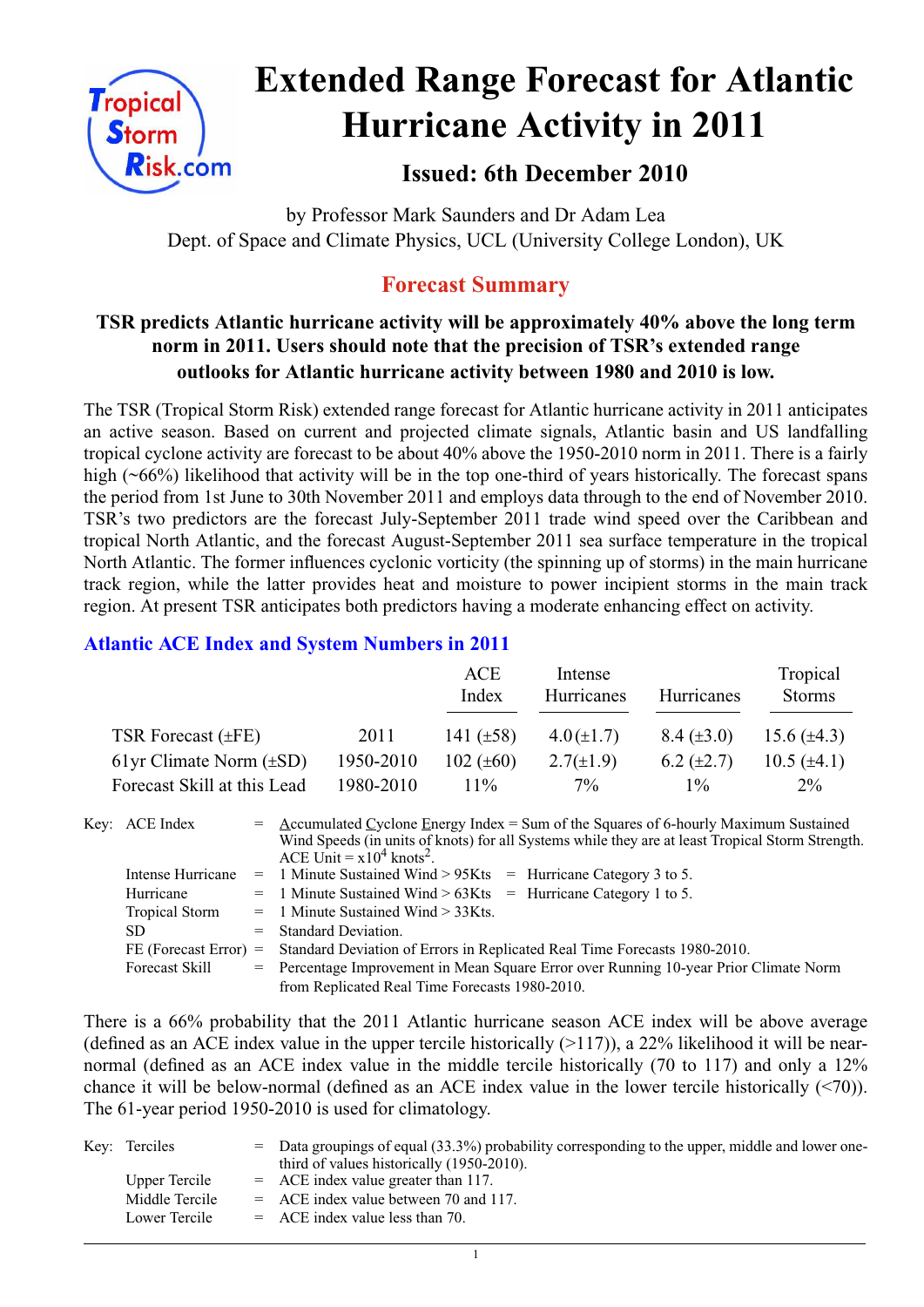#### **ACE Index & Numbers Forming in the MDR, Caribbean Sea and Gulf of Mexico in 2011**

|                              |           | ACE<br>Index   | Intense<br>Hurricanes | <b>Hurricanes</b> | Tropical<br><b>Storms</b> |
|------------------------------|-----------|----------------|-----------------------|-------------------|---------------------------|
| TSR Forecast $(\pm FE)$      | 2011      | $117 (\pm 55)$ | $3.7(\pm 1.5)$        | 6.3 $(\pm 2.6)$   | $10.7 \ (\pm 3.7)$        |
| 61yr Climate Norm $(\pm SD)$ | 1950-2010 | $80 (\pm 59)$  | $2.4(\pm 1.8)$        | 4.4 $(\pm 2.5)$   | 7.3 $(\pm 3.5)$           |
| Forecast Skill at this Lead  | 1980-2010 | 13%            | $12\%$                | $7\%$             | $3\%$                     |

The Atlantic hurricane Main Development Region (MDR) is the region  $10^{\circ}$ N -  $20^{\circ}$ N,  $20^{\circ}$ W -  $60^{\circ}$ W between the Cape Verde Islands and the Caribbean Lesser Antilles. A storm is defined as having formed within this region if it reached at least tropical depression status while in the area.

There is a 67% probability that in 2011 the MDR, Caribbean Sea and Gulf of Mexico ACE index will be above average (defined as an ACE index value in the upper tercile historically (>92)), a 23% likelihood it will be near-normal (defined as an ACE index value in the middle tercile historically (43 to 92) and only a 10% chance it will be below-normal (defined as an ACE index value in the lower tercile historically (<43)). The 61-year period 1950-2010 is used for climatology.

#### **USA Landfalling ACE Index and Numbers in 2011**

|                              |           | ACE<br>Index    | Hurricanes        | Tropical<br><b>Storms</b> |
|------------------------------|-----------|-----------------|-------------------|---------------------------|
| TSR Forecast $(\pm FE)$      | 2011      | 3.6 $(\pm 2.1)$ | 2.1 $(\pm 1.6)$   | 4.9 $(\pm 2.2)$           |
| 61yr Climate Norm $(\pm SD)$ | 1950-2010 | 2.4 $(\pm 2.2)$ | $1.5 \ (\pm 1.3)$ | 3.1 $(\pm 2.0)$           |
| Forecast Skill at this Lead  | 1980-2010 | 6%              | 5%                | $7\%$                     |

| Key: ACE Index           | $=$ Accumulated Cyclone Energy Index $=$ Sum of the Squares of hourly Maximum     |
|--------------------------|-----------------------------------------------------------------------------------|
|                          | Sustained Wind Speeds (in units of knots) for all Systems while they are at least |
|                          | Tropical Storm Strength and over the USA Mainland (reduced by a factor of 6).     |
|                          | ACE Unit = $x10^4$ knots <sup>2</sup> .                                           |
| Landfall Strike Category | = Maximum 1 Minute Sustained Wind of Storm Directly Striking Land.                |
| USA Mainland             | $=$ Brownsville (Texas) to Maine.                                                 |

USA landfalling intense hurricanes are not forecast since we have no skill at any lead.

There is a 67% probability that in 2011 the USA landfalling ACE index will be above average (defined as a USA ACE index value in the upper tercile historically (>2.54)), a 22% likelihood it will be near-normal (defined as a USA ACE index value in the middle tercile historically (1.09 to 2.54) and only an 11% chance it will be below-normal (defined as a USA ACE index value in the lower tercile historically  $(\leq 1.09)$ ). The 61-year period 1950-2010 is used for climatology.

#### **Caribbean Lesser Antilles Landfalling Numbers in 2011**

|                              |                                                                                                                                                                  | ACE<br>Index    | Intense<br>Hurricanes | Hurricanes        | Tropical<br><b>Storms</b> |
|------------------------------|------------------------------------------------------------------------------------------------------------------------------------------------------------------|-----------------|-----------------------|-------------------|---------------------------|
| TSR Forecast $(\pm FE)$      | 2011                                                                                                                                                             | $2.0 (\pm 2.0)$ | $0.3 \ (\pm 0.4)$     | $0.7 (\pm 0.6)$   | $1.5(\pm 0.9)$            |
| 61yr Climate Norm $(\pm SD)$ | 1950-2010                                                                                                                                                        | 1.4 $(\pm 2.0)$ | $0.2 \ (\pm 0.5)$     | $0.5 \ (\pm 0.7)$ | 1.1 $(\pm 1.0)$           |
| Forecast Skill at this Lead  | 1980-2010                                                                                                                                                        | $0\%$           | $0\%$                 | 10%               | $0\%$                     |
| Key: ACE Index               | $=$ Accumulated Cyclone Energy Index = Sum of the Squares of hourly Maximum<br>Sustained Wind Speeds (in units of knots) for all Systems while they are at least |                 |                       |                   |                           |

|                      | Tropical Storm Strength and within the boxed region $(10^{\circ}N-18^{\circ}N,60^{\circ}W-63^{\circ}W)$<br>(reduced by a factor of 6). ACE Unit = $x10^4$ knots <sup>2</sup> . |
|----------------------|--------------------------------------------------------------------------------------------------------------------------------------------------------------------------------|
| $11$ Strike Category | $\equiv$ Maximum 1 Minute Sustained Wind of Storm Directly Striking Land                                                                                                       |

| Landfall Strike Category | = Maximum 1 Minute Sustained Wind of Storm Directly Striking Land. |
|--------------------------|--------------------------------------------------------------------|
| Lesser Antilles          | = Island Arc from Anguilla to Trinidad Inclusive.                  |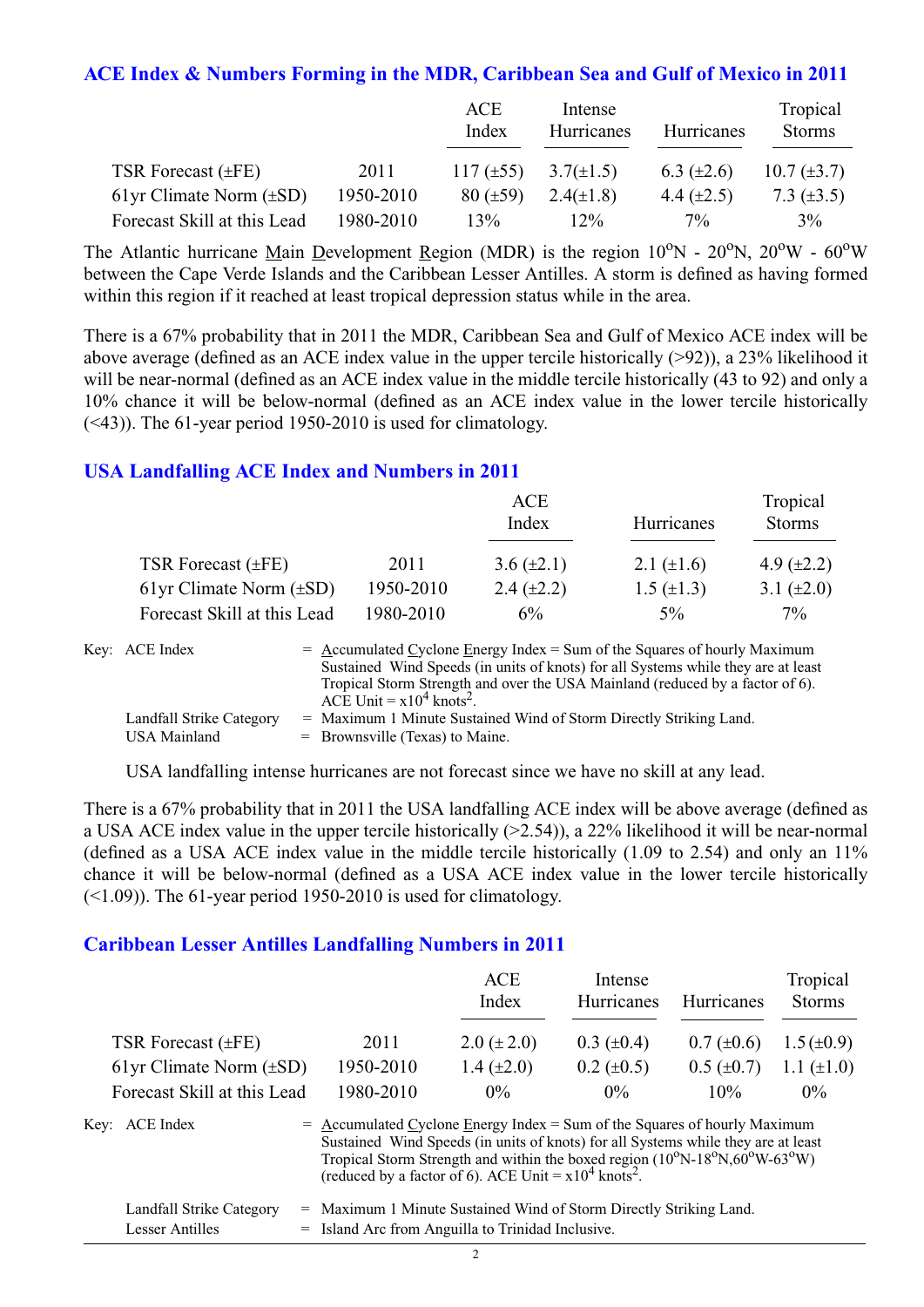## **Key Predictors for 2011**

The key factors behind the TSR forecast for an above-average hurricane season in 2011 are the anticipated moderate enhancing effect of both the July-September forecast trade wind at 925mb height over the Caribbean Sea and tropical North Atlantic region  $(7.5^{\circ}N - 17.5^{\circ}N, 30^{\circ}W - 100^{\circ}W)$ , and of August-September forecast sea surface temperature for the Atlantic MDR  $(10^{\circ}N - 20^{\circ}N, 20^{\circ}W - 60^{\circ}W)$ . The current forecasts for these predictors are  $0.70\pm0.83$  ms<sup>-1</sup> weaker than normal (1980-2010) climatology) and  $0.27\pm0.29^{\circ}$ C warmer than normal (1980-2010 climatology). The trade wind prediction is based on a forecast for a weak La Niña in August-September 2011 from the consensus model predictions from the current IRI ENSO forecast (*http://iri.columbia.edu/climate/ENSO/currentinfo/ SST\_table.html*). The forecast skills (assessed for the period 1980-2010) for these predictors at this lead are 23% and 32% respectively.

#### **The Precision of Seasonal Hurricane Forecasts**

The figure below shows the precision of seasonal North Atlantic hurricane forecasts as a function of issue month averaged over the last 10-year period 2001-2010.



Forecast precision is assessed using the Mean Square Skill Score. MSSS is the percentage improvement in mean square error over a climatological forecast. Positive skill indicates the model performs better than a climatology forecast, whilst negative skill indicates that it performs worse than climatology. Two different climatologies are used: a fixed 50-year (1950-1999) climatology and a running prior 10-year climate norm.

The figure compares the forecast skill of the TSR, NOAA (National Oceanic and Atmospheric Administration) and CSU (Colorado State University) seasonal hurricane outlooks 2001-2010. NOAA does not issue seasonal outlooks before late May. It is clear that the skill of the extended range hurricane forecasts issued in early December, while positive, is low. Skill climbs slowly as the hurricane season approaches. Moderate skill levels are achieved in early June and good skill levels in early August.

In terms of forecast successes and failures in recent individual years, the 2004, 2005, 2008 and 2010 North Atlantic hurricane seasons were predicted to have 'high activity' (i.e. in the top one third of years historically) to high (60-70%) probability from the previous December. In contrast, the extended range forecasts for the 2006, 2007 and 2009 hurricane seasons were less impressive.